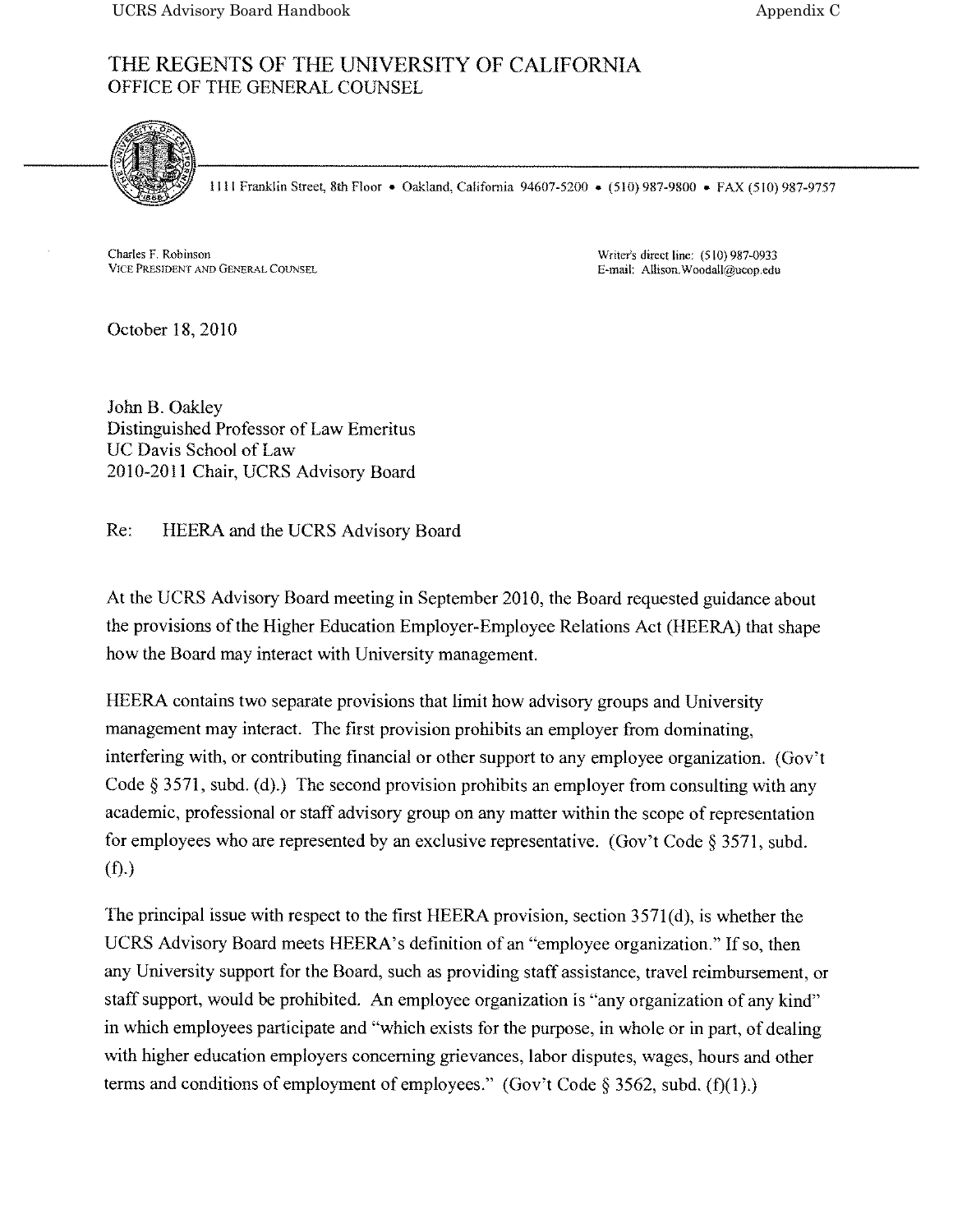UCRS Advisory Board Handbook Appendix C

John B. Oakley October 18, 2010 Page 2

The primary factor in determining whether an advisory group constitutes an employee organization under HEERA is whether the employer is "dealing with" the advisory group over terms and conditions of employment, Determining whether an employer is "dealing with" an advisory group is context specific. It involves <sup>a</sup> bilateral pattern or practice where the group, over time, makes proposals and recommendations to managemen<sup>t</sup> about terms and conditions of employment, and managemen<sup>t</sup> responds to those proposals and recommendations in some fashion. The Public Employment Relations Board (PERB) and its administrative law judges have issued several decisions addressing whether certain interactions between an employer and an advisory group transformed the group into an "employee organization" under HEERA. (Regents of the University of California (1996 – ALJ Decision) 20 PERC  $\P$  27052; California State University (1998 – ALJ Decision) 22 PERC ¶ 29071; California State University (2006) PERB Decision No. 1876-H (affirming ALJ decision 28 PERC ¶ 169).)

When an advisory group qualifies as an "employee organization" because it deals with the employer over the terms and conditions of employment, then the employer cannot dominate or provide suppor<sup>t</sup> for the advisory group. Unlawful suppor<sup>t</sup> can take <sup>a</sup> range of forms, including providing financial assistance, paid release time, use of facilities, staff support, reimbursement for travel, and use of campus computers and email.

Not all interactions between an employer and an advisory group will rise to the level of "dealing with" each other. Certain safe havens have been recognized, including brainstorming, question and answer sessions, and information gathering. <sup>A</sup> brainstorming group, for example, is not "dealing with" the employer because it is developing a host of ideas. If, however, proposals from the group are injected into the process, then the brainstorming group would likely be "dealing with" the employer.

Under the second HEERA provision, section 3571(f), an employer may violate HEERA if it consults with an advisory group over matters within the scope of representation for employees who already are represented. This HEERA provision may be violated even if the employer is not "dealing with" the advisory group and the group does not constitute an "employee organization" under HEERA.

An employer "consults with" an advisory group if the employer seeks the advice or opinions of the group, or exchanges views, confers with, or deliberates together over matters that are subject to negotiation for represented employees. Similar to the safe havens that exist with respec<sup>t</sup> to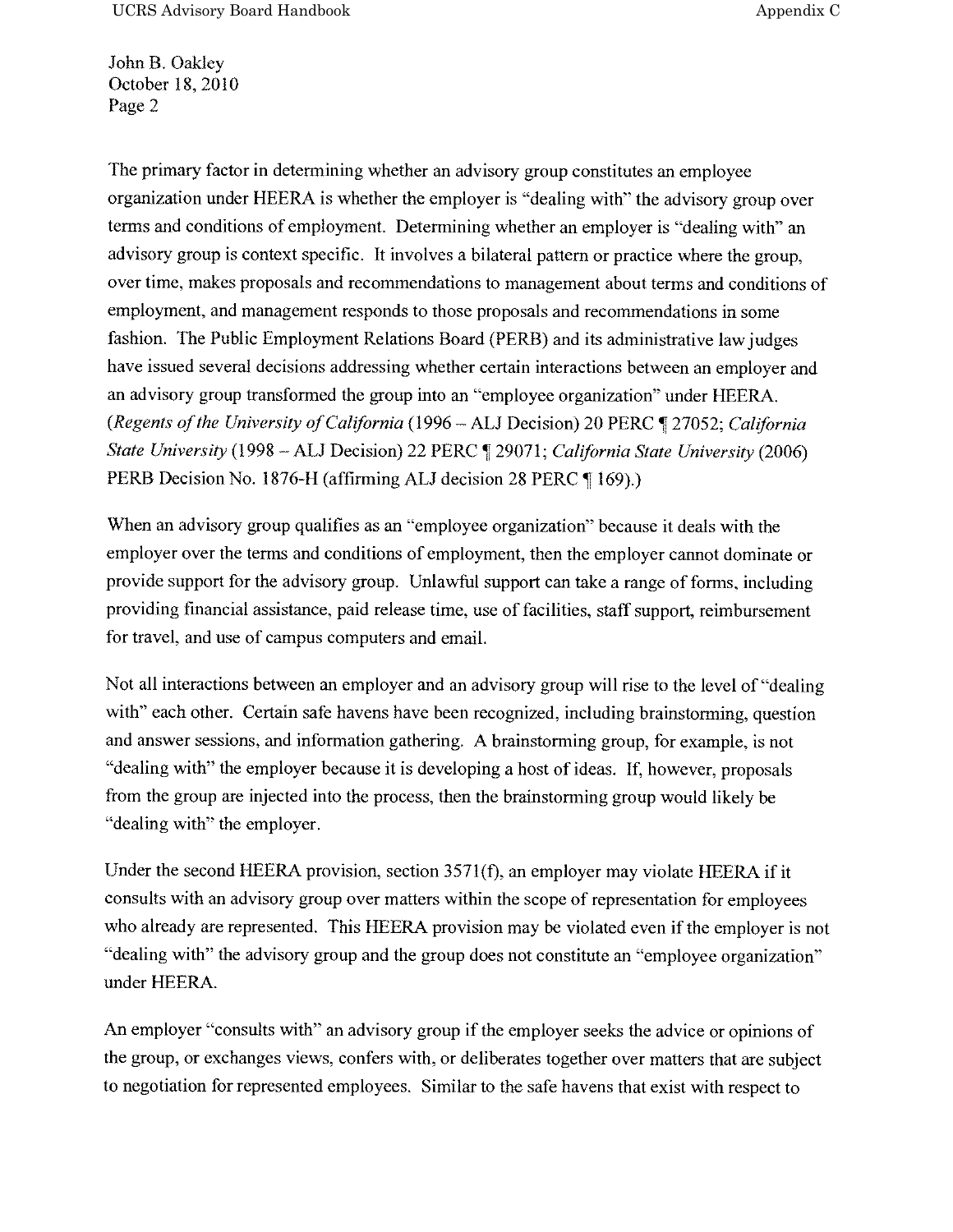John B. Oakley October 18, 2010 Page 3

"dealing with" an employer, an employer may engage in discussions, brainstorming, and questions and answer sessions with advisory groups over matters within the scope of representation for represented employees without violating the HEERA provision against consultation. Also, an employer is permitted to consult with advisory groups on matters outside of the scope of representation, or on matters that pertain to unrepresented employees only.

Around the time of HEERA's enactment in 1979, and in light of these HEERA constraints, the University adopted Guidelines for Relations with Employee Associations/Advisory Groups in August 1979. These Guidelines state that advisory groups "aid the administration in gathering the views of affected employees" regarding matters of concern, and "help publicize policy, procedures, and other information of interest to employees." The Guidelines provide that the University may exchange information of interest and consider "as fully as reasonable communications from association members."

The UCRS Advisory Board Handbook similarly identifies the purpose ofthe Board as being to develop ideas or new approaches to the provision of UCRS benefits, discuss concerns relating to members and beneficiaries, and exchange ideas with the President and the UCRS Plan Administrator. (Handbook, page 4) Additionally, the Board's responsibilities include, among other things, assessing the quality of service provided and providing feedback, providing information regarding the formulation of goals and objectives and setting priorities for UCRS, and developing concepts for benefit changes.

The purpose and responsibilities of the Board as described in the Handbook appear consistent with HEERA's constraints. The Board may share information and concerns with the President and Plan Administrator and develop ideas and concepts. The Board should not, however, make proposals or recommendations about UCRS matters.

As it relates to the Post Employment Benefits Task Force Recommendations, the Board may discuss the recommendations and share comments on those recommendations with the President and Plan Administrator. In sharing this information, the Board may communicate the nature of the discussions and the views of the Board's members. For example, if four members of the Board strongly suppor<sup>t</sup> <sup>a</sup> particular Task Force recommendation, but three other members express reservations about it, the communication to the President or Plan Administrator may detail that nature of the discussion, the views expressed and the rationale articulated for those views. Ifthe Board, in discussing the Task Force recommendations, comes up with other ideas